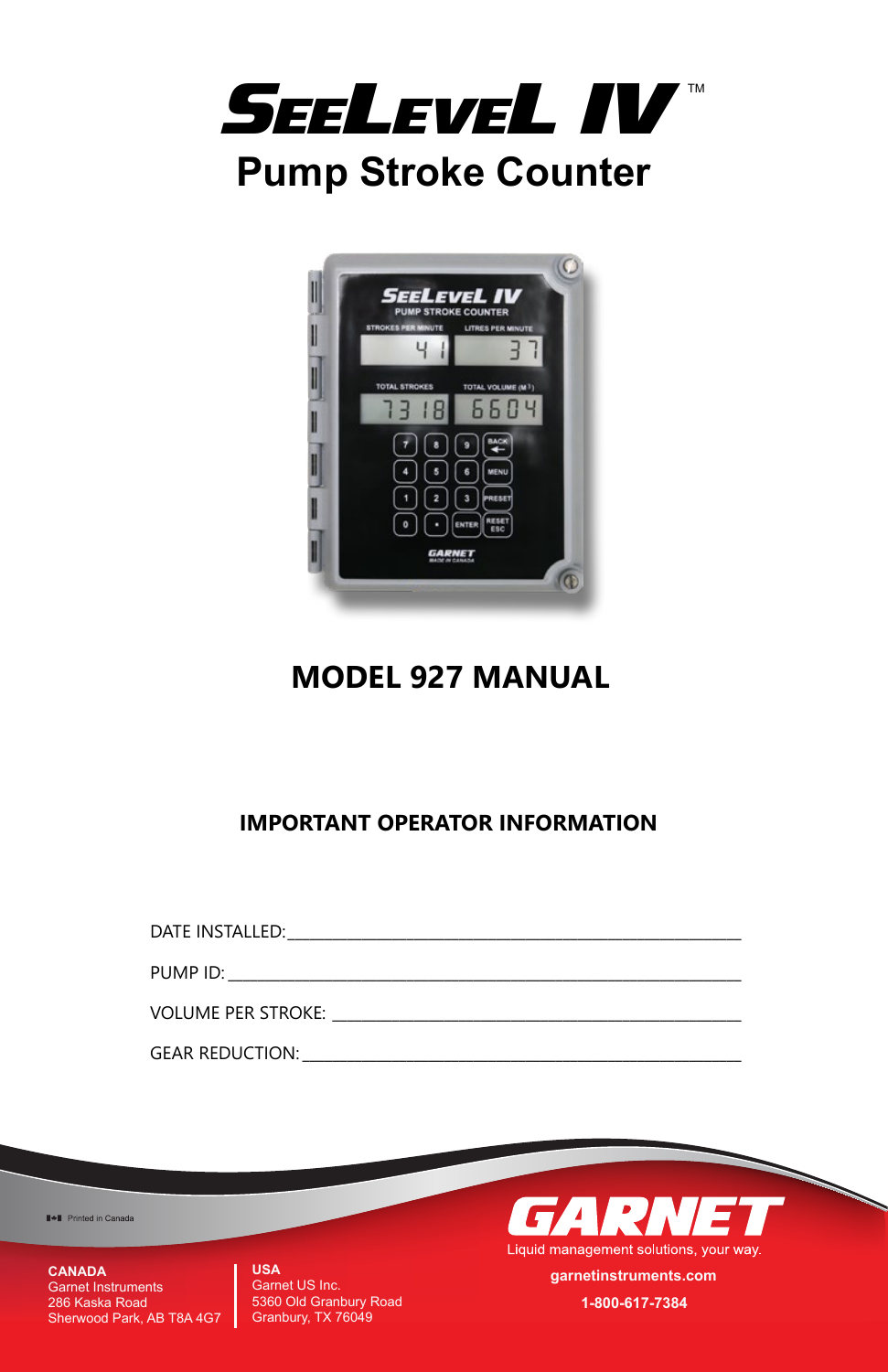

Pump Stroke Counter **MODEL 927**

# **Table of Contents**

927 Manual\_v2.3 - 12-Dec-2019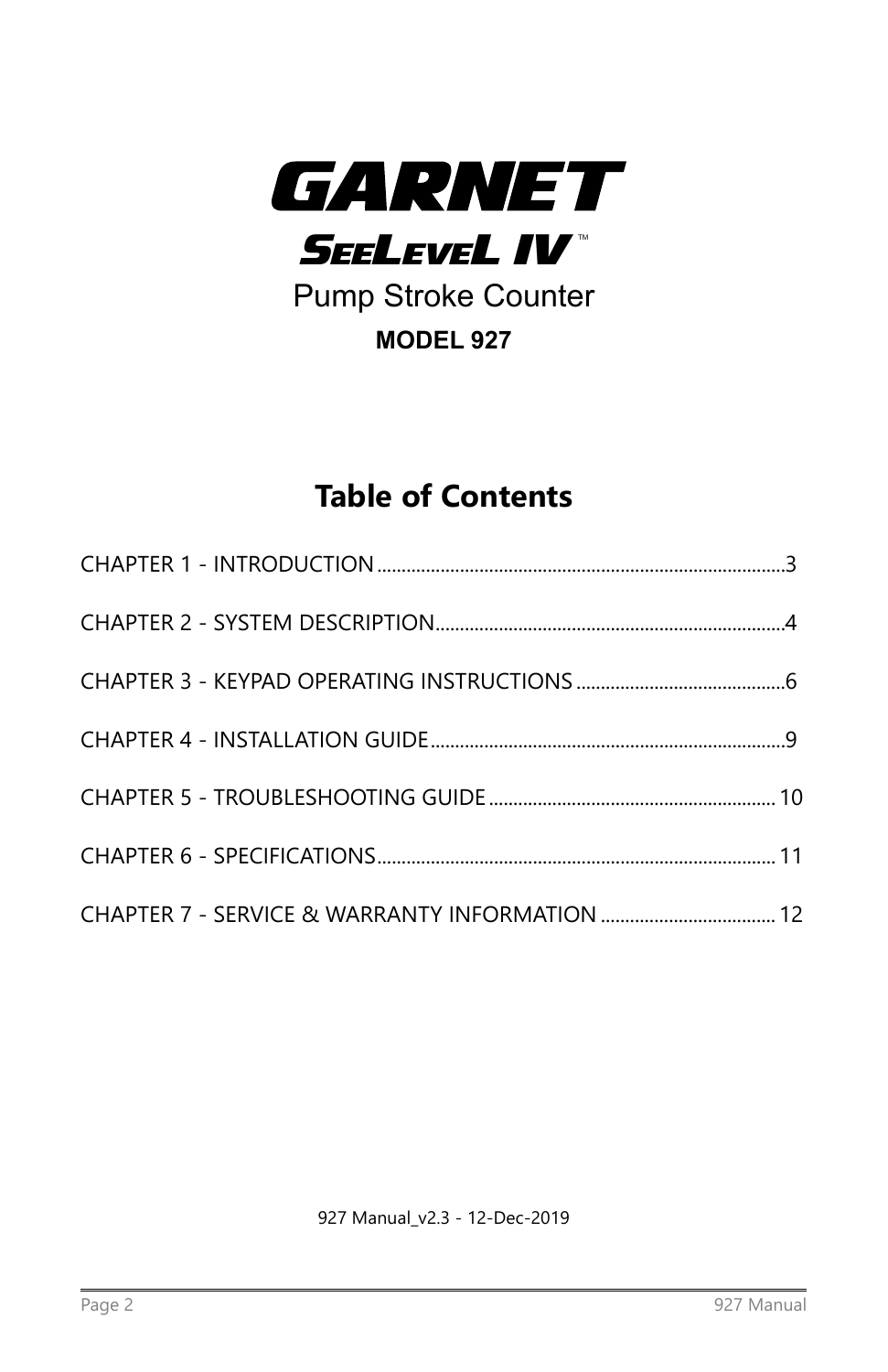### <span id="page-2-0"></span>**CHAPTER 1 - INTRODUCTION**

Congratulations on purchasing the Garnet Instruments Model<br>
927 SEELEVEL IV ™ Pump Stroke Counter. The SEELEVEL IV ™ represents the latest in state of the art monitoring equipment. The Pump Stroke Counter uses an inductive proximity sensor to count pump strokes and accurately calculates strokes per minute, liters per minute, total strokes, and total volume based on the pump strokes that have been detected. The Pump Stroke Counter can operate over a wide temperature range from -40°C to +90°C  $(-40^{\circ}$ F to  $+194^{\circ}$ F).

The SEELEVEL IV ™ components are weatherproof to allow installation in any environment. The LCD displays are backlit so they can be continuously seen in the daytime or night. All functions on the gauge, including calibration and security, can be programmed with the built in keypad.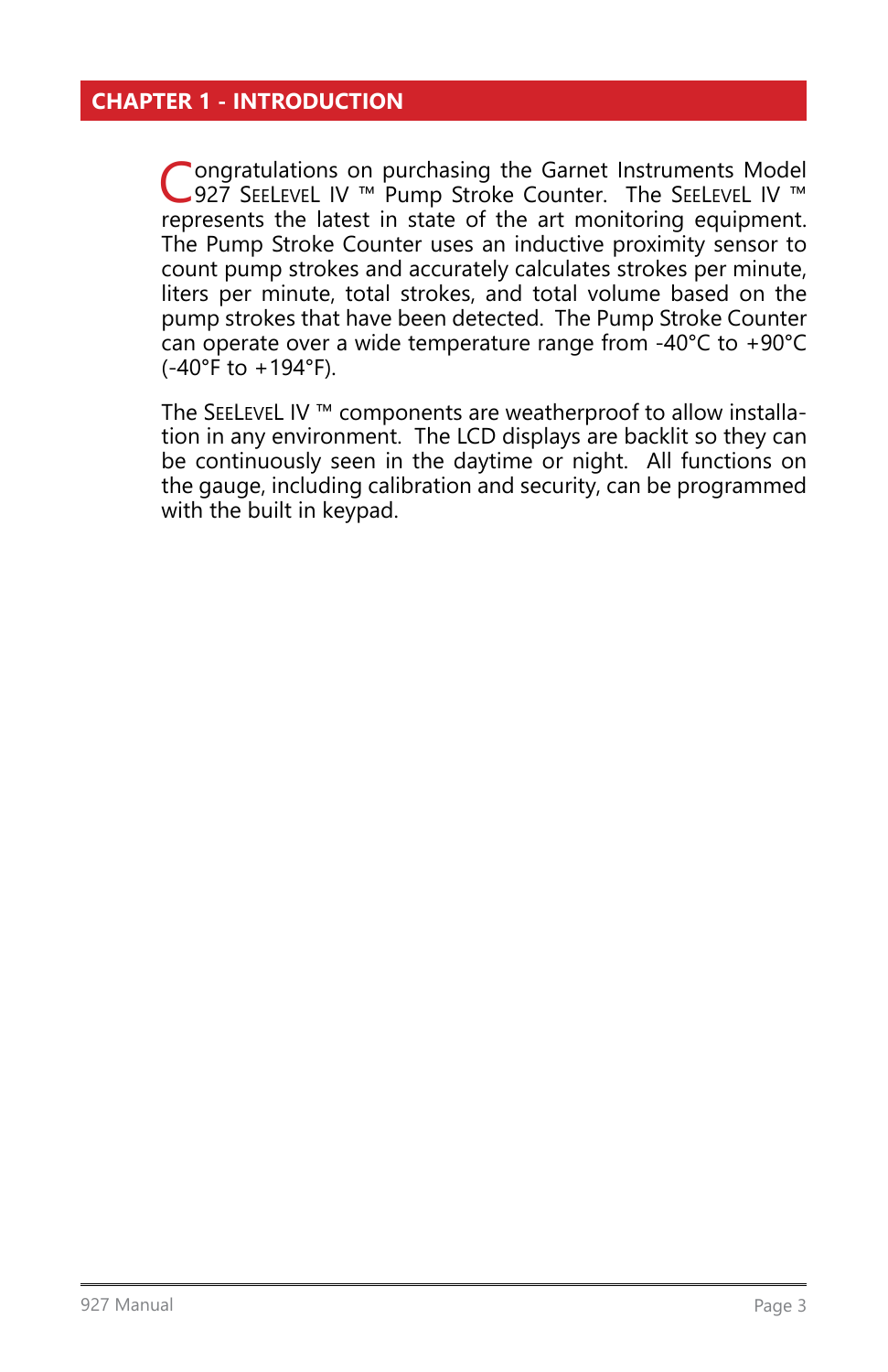<span id="page-3-0"></span>The SeeLeveL IV consists of a Pump Stroke Counter display and requires an inductive proximity sensor. The display shows the total strokes, strokes per minute, liters per minute, and total volume.

**The Inductive Proximity Sensor:** The inductive proximity sensor used with the Pump Stroke Counter is made of Ni-Brass and has a sensing range of 5mm. Care must be taken when mounting the sensor so it can safely detect the movement of the metal mass moving past the sensor.

**Display LCDs:** The display has 4 separate LCDs to show information. These LCDs have excellent daytime visibility and are backlight for night viewing as well.

The lower left LCD shows the total strokes sensed by the inductive proximity sensor after applying the gear reduction ratio. When a gear reduction ratio has been set, the total stroke LCD will not be incremented until a complete stoke has occurred. The total volume LCD will also not be updated until the total stroke has incremented. With a gear reduction ration of "**2.000**", each stroke sensed by the inductive proximity sensor would be counted as two strokes on the LCD display. A gear reduction ration of "**0.500**" would require two strokes sensed by the inductive proximity sensor to be counted as one stroke on the LCD display. When total strokes reaches 99,999 "**toohi**" is displayed and the RESET button must be pressed to return to zero.

The lower right LCD shows the total volume. This value is calculated by multiplying the total strokes LCD value by the volume per stroke set in the calibration menu. Depending on the Volume Per Stroke that has been set, the decimal place can indicate either a decimal place or a comma to show thousands.

The upper left LCD shows the strokes per minute after the gear reduction ratio has been applied. With a gear reduction ration of "**1.000**", if the strokes per minute are lower than 3.5, "**tooLo**" is displayed and if the strokes per minute are above 511, "**toohi**" is displayed. The strokes per minute are updated each time the inductive proximity sensor received a sensor reading.

The upper right LCD shows the volume per minute based on the strokes per minute. This value is calculated by multiplying the strokes per minute by the volume per stroke set in the calibration menu. The volume per minute are updated each time the inductive proximity sensor received a sensor reading.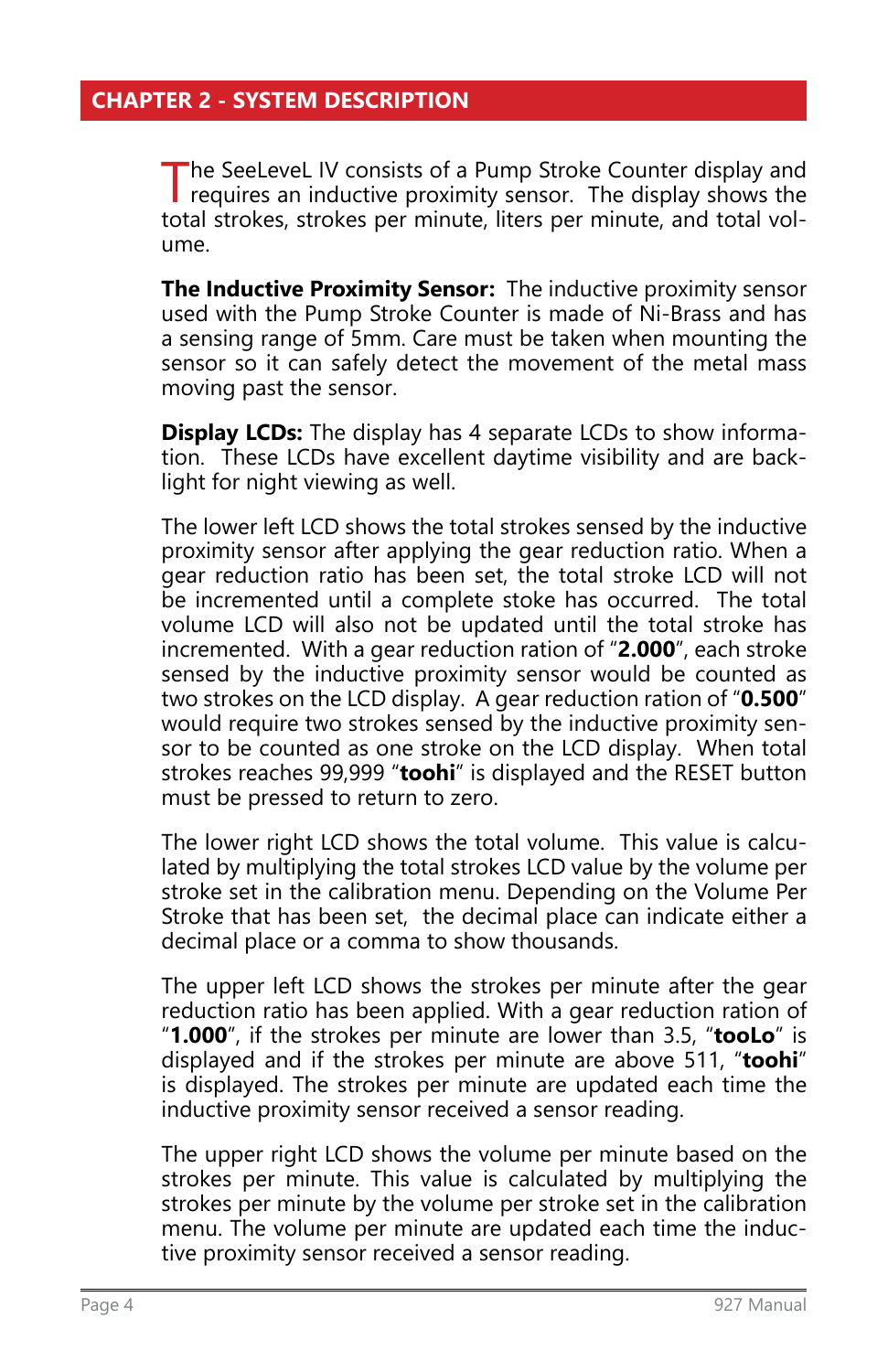When the MENU button is pressed, the display will show the condition of the voltage level driving the display. The voltage conditions can be "**Good**", "**FAIr**", or "**Poor**". If the voltage is FAIR, the sensor will still operate but, if the voltage is POOR, the Pump Stroke Counter may not function properly and the input voltage level should be checked immediately.

The LCDs take on different roles during programming, but this is covered in the next chapter.

**Display Keypad:** The keypad consists of the 16 buttons on the front of the display. The keypad is used for the following functions:

- RESET the Total Strokes counted.
- Enter a PRESET value for Total Strokes counted.
- Enter the security codes which control access to the gauge calibration settings.
- Enter the "Volume Per Stroke" calibration value.
- Enter the "Gear Reduction Ratio" calibration value.

**Display Enclosure:** The entire display is enclosed in a weatherproof fiberglass enclosure with a hinged cover. This provides all weather operation and easy access to the internal terminal blocks. The enclosure must always be kept tightly closed to prevent water damage to the electronics. Never open the display enclosure when rain or water could enter the box.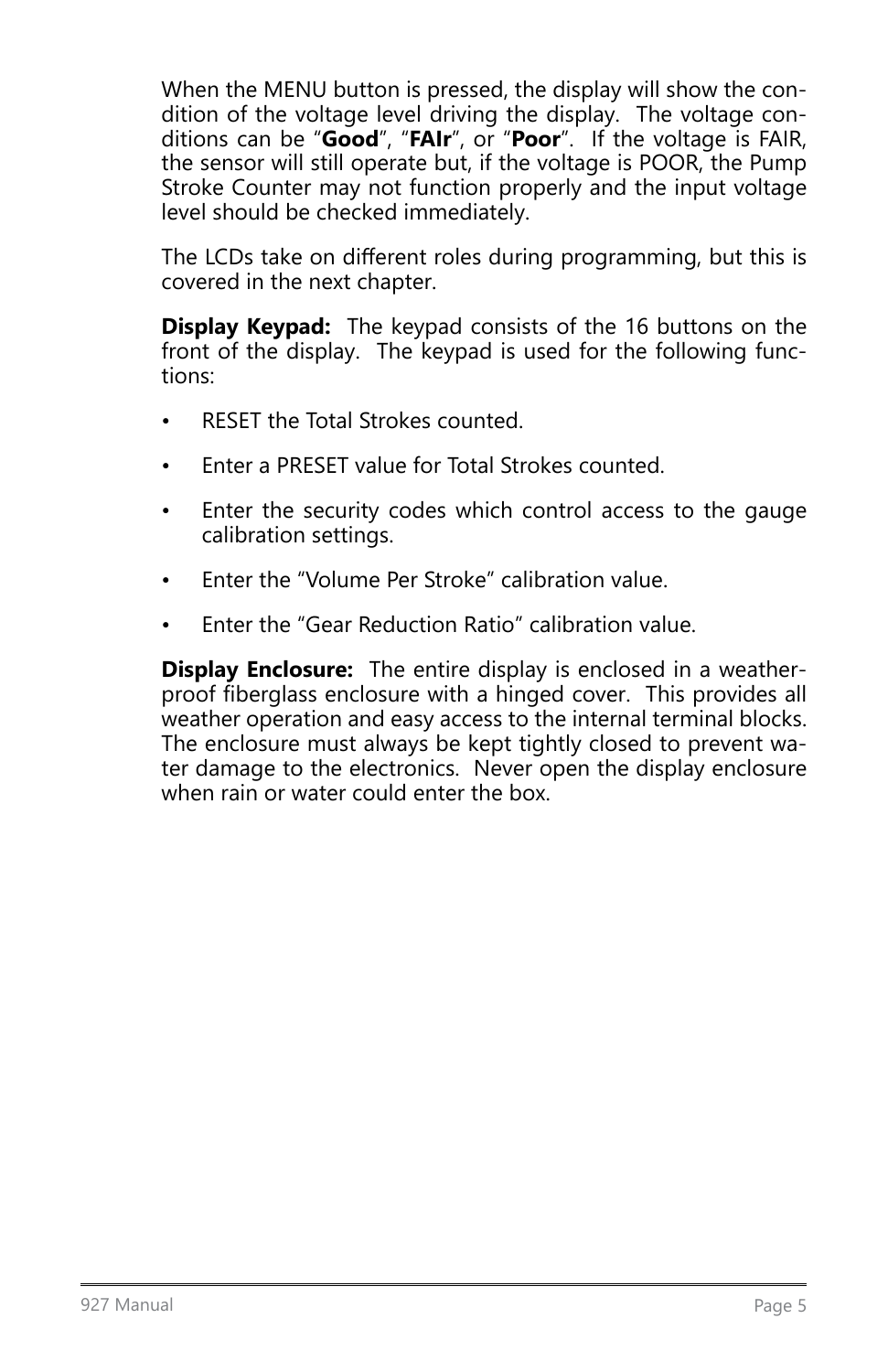### <span id="page-5-0"></span>**CHAPTER 3 - KEYPAD OPERATING INSTRUCTIONS**

The keypad consists of the 16 buttons on the front of the display, and is used for the following functions:

- 1. RESET the Total Strokes counted.
- 2. Enter a PRESET value for Total Strokes counted.
- 3. Enter the "Volume Per Stroke" calibration value.
- 4. Enter the "Gear Reduction Ratio" calibration value.
- 5. Enter the 6 digit long user code to set the "Volume per Stroke" and the "Gear Reduction Ratio" calibration values.
- 6. Enter the 8 digit master code which permits authorized personnel to set the user code.

Since the operation of the gauge can be severely compromised by improper keypad use, there are security features incorporated into the gauge.

There are two levels of security, as indicated by two different access codes:

- **1. User Code:** this is a six digit code used by the customer to set the "Volume Per Stroke" and the "Gear Reduction Ratio" calibration values. The initial code out the door is "123456", this can be changed with the master code.
- **2. Master Code:** this is an eight digit code used by management and the installer to set the user codes. It cannot be changed, it is coded into the microprocessor permanent memory. The Master code is available upon request. **This code should not be revealed to anyone who does not need to know.**

The following are instructions for accessing and programming various gauge menus and functions.

#### *To RESET the Total Strokes counted:*

1. Press the RESET button on the display to reset the Total Strokes LCD and the Total Volume LCD to zero.

#### *To enter a PRESET value for the Total Strokes counted:*

1. When the Pump Stroke Counter is first turned on, the Total Strokes and Total Volume LCDs read zero. The preset menu al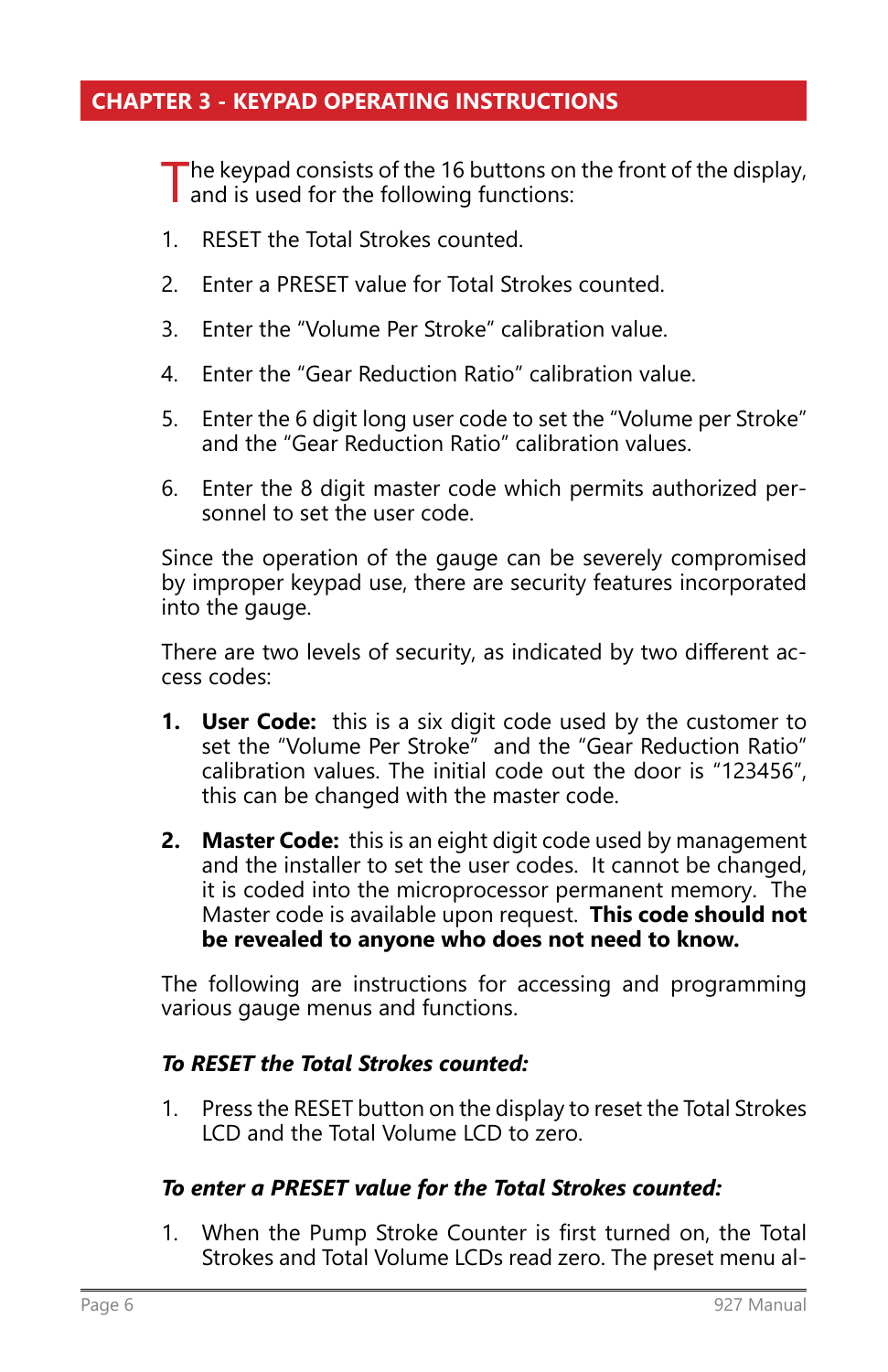lows the operator to set a new Total Strokes value to return to the value prior to power loss. Press the PRESET button on the display to enter the "**PrESEt**" menu.

- 2. Enter the new preset value for the Total Strokes counted using the number keys (0-99999). Press ESC to exit the programming mode without changing the Total Strokes value.
- 3. Press ENTER to store the new Total Strokes counted value and recalculate the Total Volume.

### *To show the input voltage condition:*

1. Press the MENU button on the display to show the input voltage condition for a few seconds. The voltage conditions can be "**Good**", "**FAIr**", or "**Poor**". If the voltage is FAIR, the sensor will still operate but, if the voltage is POOR, the Pump Stroke Counter may not function properly and the input voltage level should be checked immediately.

#### *To access the User Code menu to set the VOLUME PER STROKE and the GEAR REDUCTION RATIO calibration values:*

- 1. Press and hold ENTER until "**SECUr COdE**" appears (this will take approximately 5 seconds).
- 2. Enter the 6 digit user security code (it will be shown as you enter it) and press ENTER. If the code is incorrect, the gauge will exit programming mode.
- **3. VOLUME PER STROKE MENU:** If the code is correct, the volume per stroke calibration menu will be accessed. The display will show the current volume per stroke calibration in the lower left LCD, "**LitEr**" in the lower right LCD, and "**Stro**" "**CALib**" in the upper LCDs. Enter the new volume per stroke calibration value in the lower left LCD using the decimal and number keys. The volume per stroke value must be entered in the "**n.nnn**" or "**nn.nn**" format to be a valid entry.
- 4. Press ENTER to store the new volume per stroke calibration, "**StorE**" will be shown momentarily. If an invalid value has been entered, "**dEC1**" will momentarily appear and the volume per stroke LCD will return to the original value.
- **5. GEAR REDUCTION RATIO MENU:** Press MENU to access the gear reduction ratio calibration menu. The display will show the current gear reduction ratio in the lower left LCD, "**n.nnn**" or "**nn.nn**" in the lower right LCD and "**GEAr rEdUC**" in the up-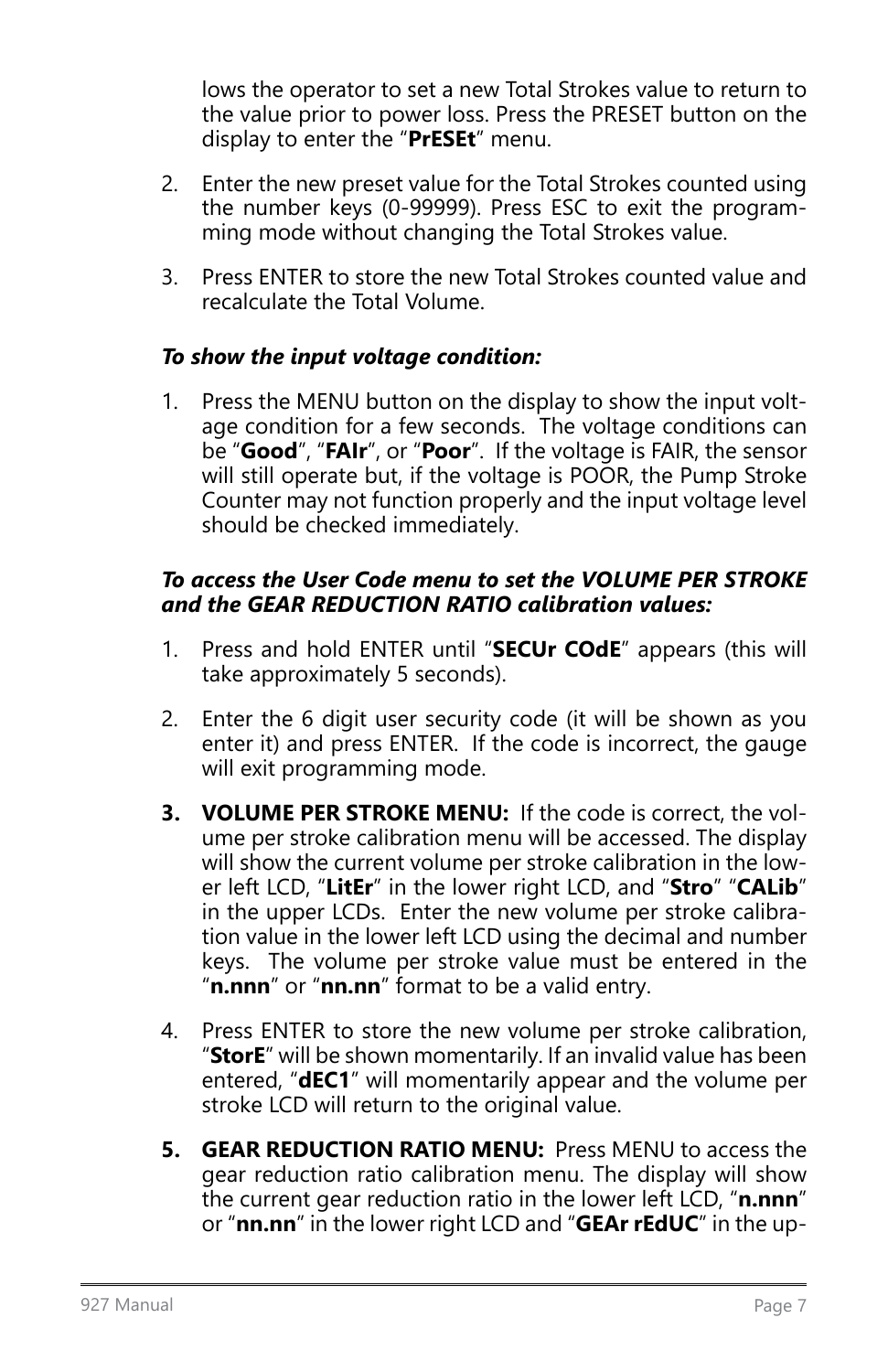per LCDs. Enter the new gear reduction ratio calibration value using the decimal and number keys. The gear reduction ratio must use the "**n.nnn**" or "**nn.nn**" format to be a valid entry.

- 6. Press ENTER to store the new gear reduction ratio calibration value, "**StorE**" will be shown momentarily. If an invalid value has been entered, "**dEC1**" will momentarily appear and the gear reduction ratio LCD will return to its original value.
- **7. EXIT MENU:** To exit the programming mode, press ESC to exit the calibration menus, the display will show "**Prog donE**" momentarily and the gauge will return to normal operation.
- 8. If a menu is left without pressing ENTER, any change to that menu item will NOT be stored. If no button is pressed for 3 minutes then the gauge will exit programming mode and any changes which have not been stored will be ignored.

#### *To access the Master Code menu (volume calibration, user code, and copy mode):*

- 1. Press and hold ENTER until "**SECUr COdE**" appears (this will take approximately 5 seconds).
- 2. Enter the 8 digit master security code (it will be shown as you enter it) and press ENTER. If the code is incorrect, the gauge will exit programming mode.
- **3. USER CODE MENU:** If the master code is correct then the user code menu will be accessed, the display will show "USEr CodE XXXX XX", which is the existing user code.
- 4. Press the number buttons to enter the new six digit code, the existing code will disappear from the appropriate display and the new value will be shown. Once six digits are entered press ENTER to store the new user code, "**StorE**" will be shown momentarily. If exactly six digits are not entered, then "Err" is shown momentarily and the previous code reappears.
- **5. EXIT MENU:** To exit the programming mode, press MENU until the exit menu is accessed. The display will show "**CALib donE**" and the software release number will also be shown, for example "**rEL 2.06**". Press ENTER to exit. "**Prog donE**" will be shown momentarily and the gauge will return to normal operation.
- 6. If a menu is left without pressing ENTER, any change to that menu item will NOT be stored. If no button is pressed for 3 minutes then the gauge will exit programming mode and any changes which have not been stored will be ignored.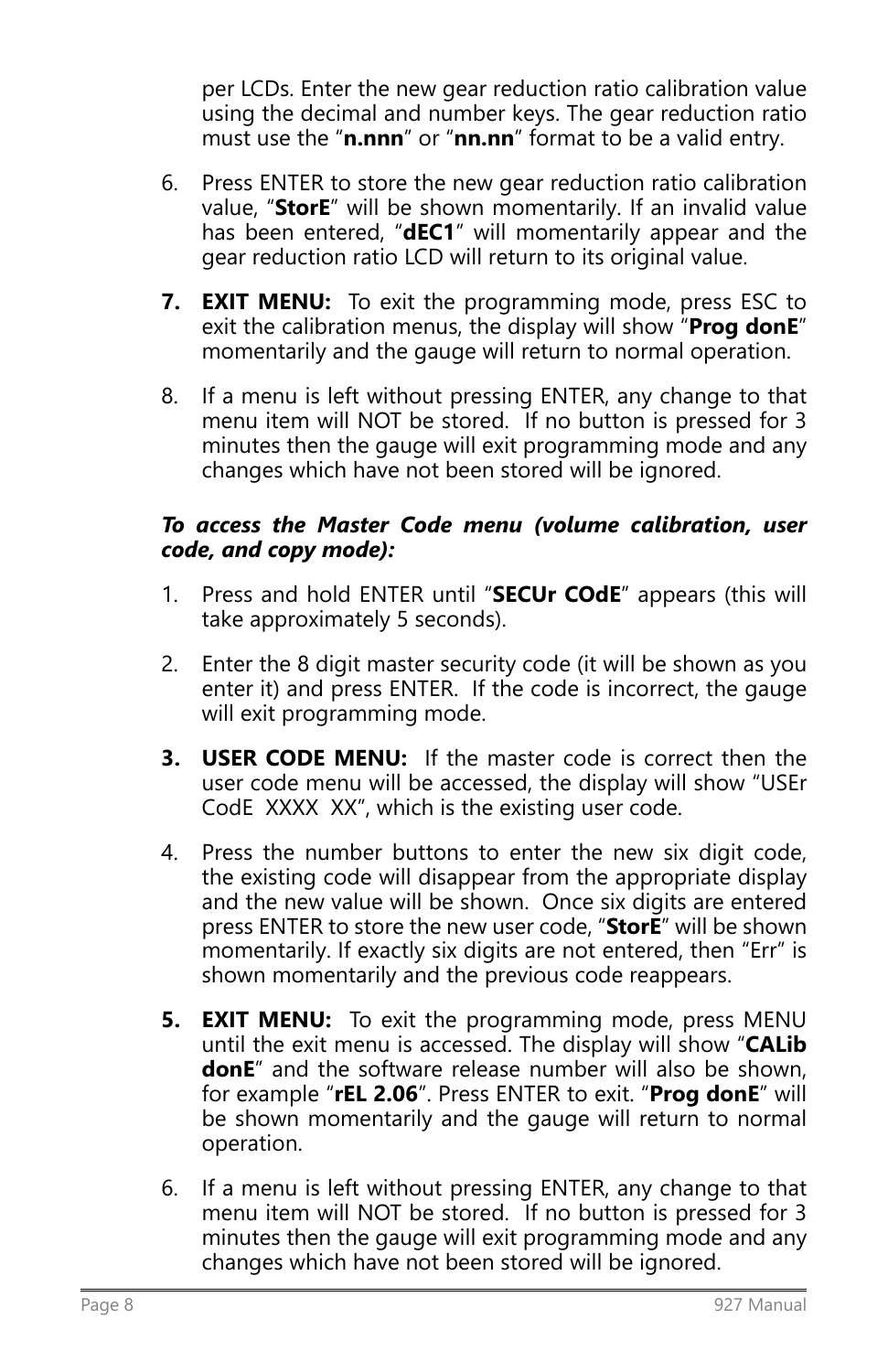## <span id="page-8-0"></span>**CHAPTER 4 - INSTALLATION GUIDE**

The standard inductive proximity sensor supplied uses the fol-<br>lowing color codes:

| l Brown Wire | l sens pwr      |
|--------------|-----------------|
| Blue Wire    | <b>SENS GND</b> |
| Black Wire   | l SENS SIG      |
| White Wire   | l Not Connected |

Since installation details can vary widely with application, contact Garnet Instruments Ltd. for installation details.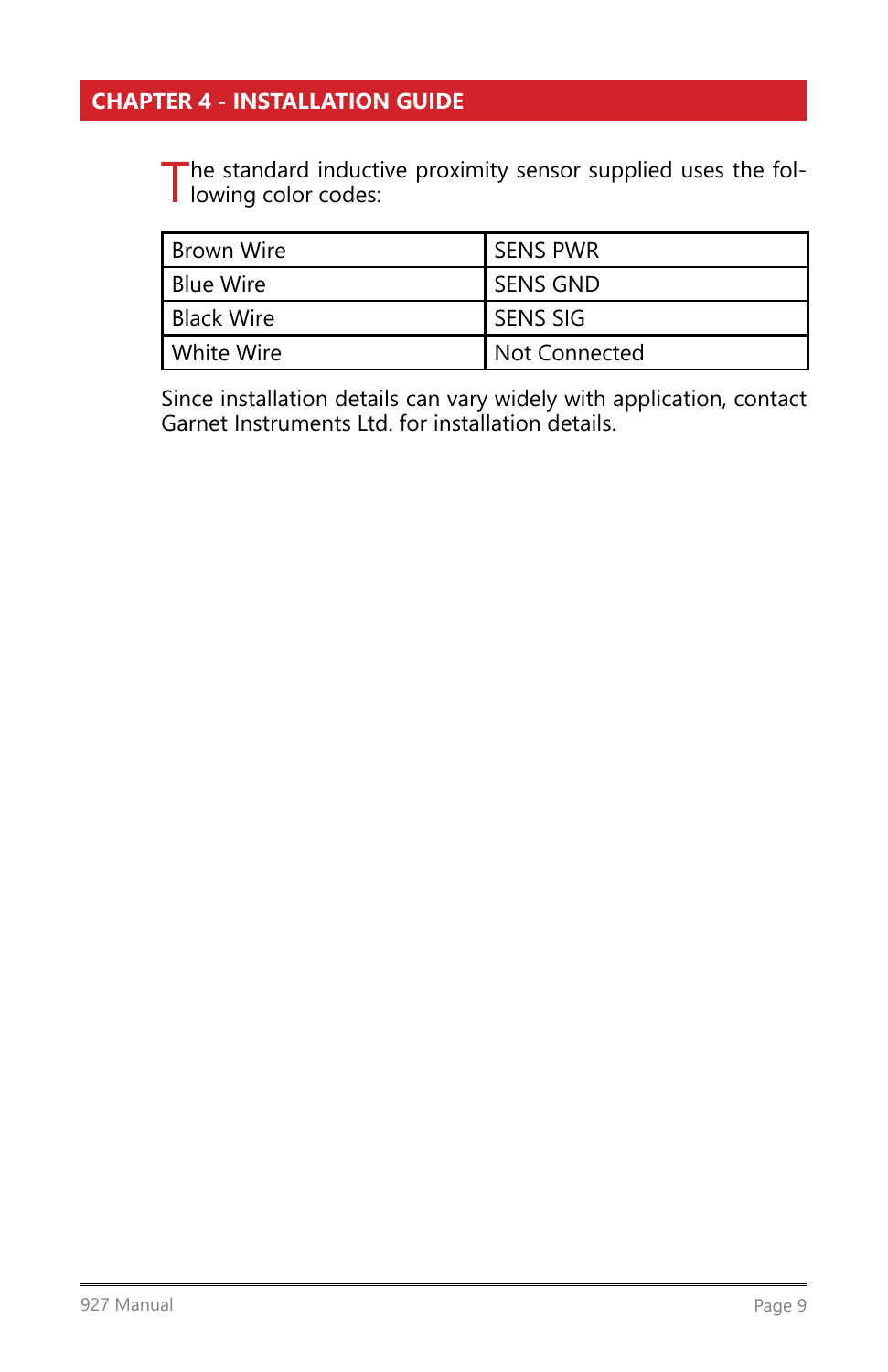<span id="page-9-0"></span>There are only 2 serviceable components: the display and the inductive proximity sensor.

### *To test a display:*

- 1. Check that the backlight on the display is on. If the backlight is not on verify the power supply wiring.
- 2. Verify the supply voltage level to the display. Press the MENU button on the display to show the input voltage condition for a few seconds. The voltage conditions should be "**Good**" or "**Fair**". If the voltage is "**Poor**", the input voltage level should be checked immediately.

### *To test the inductive proximity sensor:*

1. Ensure the inductive proximity sensor is wired correctly. Set the gear reduction ratio to "1.000" as described in the previous section. Move a piece of metal past the sensor and verify that the display increments the total strokes LCD.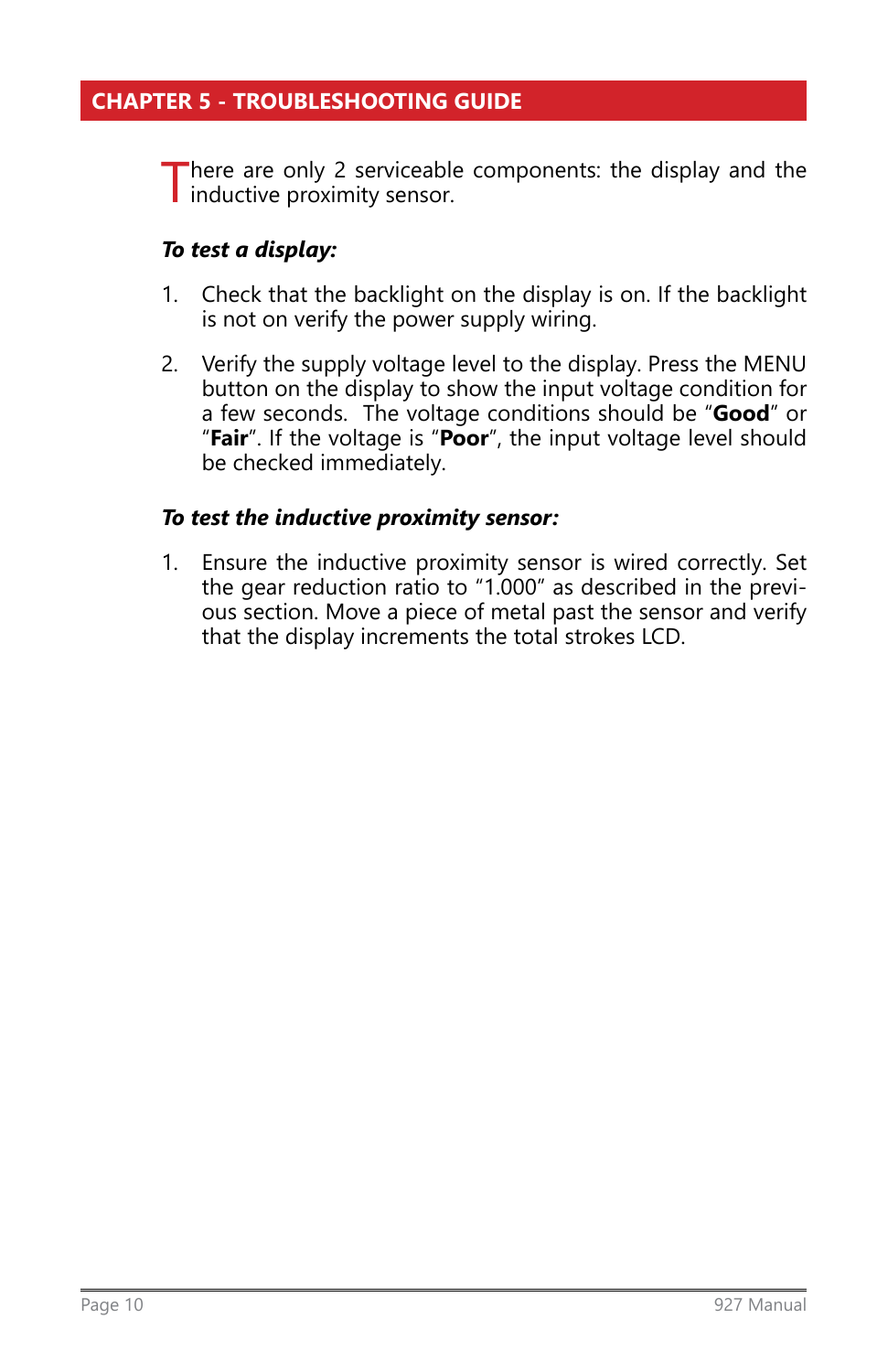## <span id="page-10-0"></span>**CHAPTER 6 - SPECIFICATIONS**

| Display enclosure:           | NEMA 4 rated fiberglass molded enclosure,<br>6 inches wide by 8 inches high by 4 inches<br>deep.                                                                     |
|------------------------------|----------------------------------------------------------------------------------------------------------------------------------------------------------------------|
| Display type:                | Four LCD displays, 0.50 inch character height,<br>backlit for night viewing.                                                                                         |
| Display keypad:              | 16 button pad for calibration entry,<br>alarm setting, remote communications<br>programming, security code entry, gauge<br>on/off control, and backlight activation. |
| Max Input Frequency:         | 3000 RPM                                                                                                                                                             |
| Raw Strokes Per Minute:      | $8.8 - 511$                                                                                                                                                          |
| Total Strokes Max:           | 99,999                                                                                                                                                               |
| Volume / Strokes:            | $0.001 - 99.99$                                                                                                                                                      |
| <b>Gear Reduction Ratio:</b> | $0.001 - 9.999$                                                                                                                                                      |